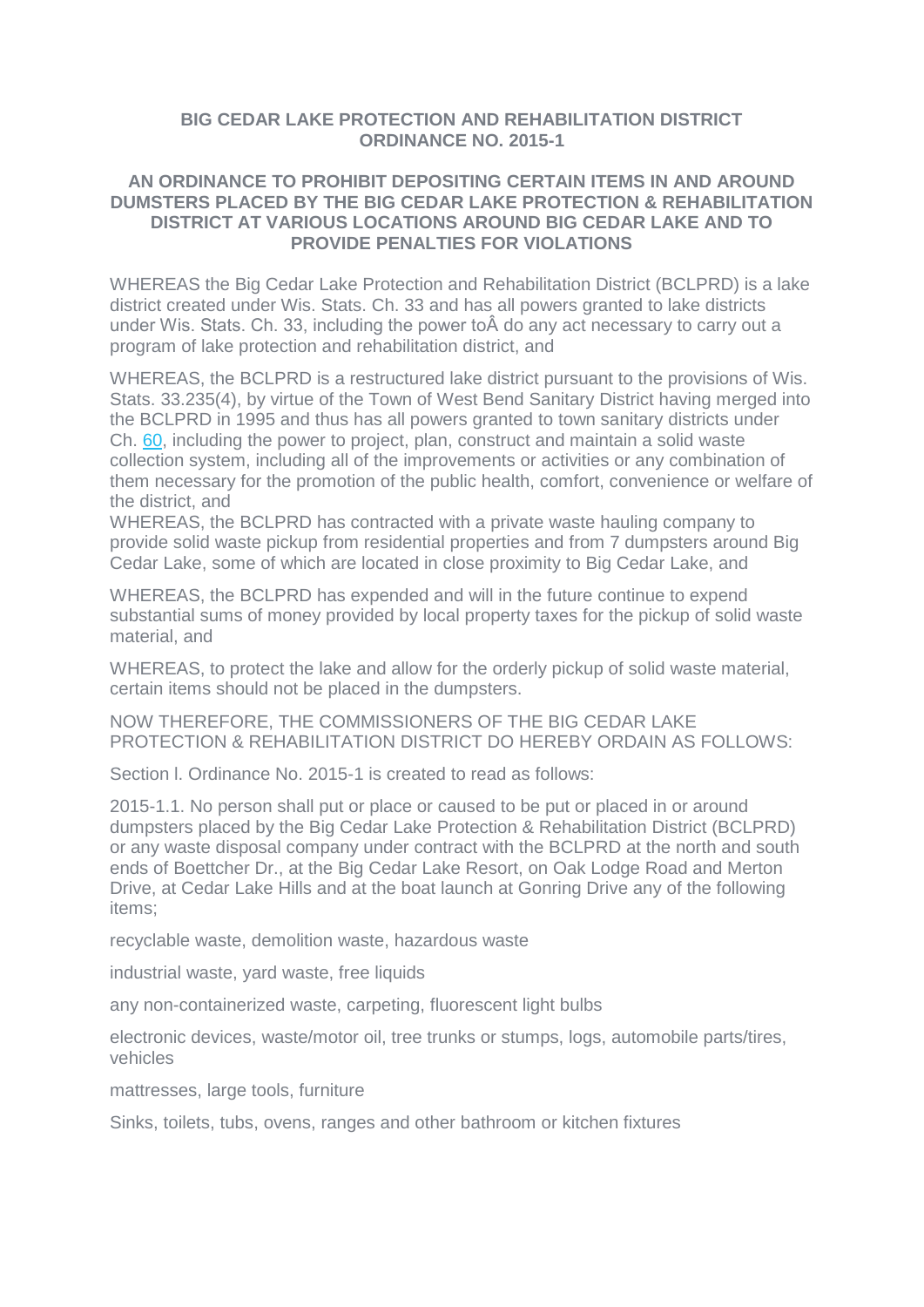Motors, pumps or appliances (such as washers, dryers, air conditioners, hot water tanks, refrigerators, stoves, microwave ovens, toasters, coffee makers, vacuum cleaners, etc.), lawn mowers, snow removal equipment

large amounts (over 50 pounds) of stone, concrete, rubble, earth or sod or smaller amounts that are not containerized

waste from containers, plastic bags, or bundles exceeding thirty-two (32) gallons in volume, five (5) feet in length, or fifty (50) pounds in weight

construction debris in excess of fifty (50) pounds or any smaller amounts that are not containerized

large or small auto parts (engine blocks, heads, fenders), automobile batteries or lead acid batteries

containers, bags or bundles containing a mix of both Residential Solid Waste and Recyclable Waste

Permitted items must be placed in the dumpsters.

2015-1.2. CITATION ENFORCEMENT. The Big Cedar Lake Protection & Rehabilitation District hereby adopts and authorizes the use of a citation to be issued for violations of ordinances, including ordinances for which a statutory counterpart exists, as provided in Wis. Stats. 66.0113. Citations authorized under this ordinance may be issued by water safety patrol officers hired or contracted for by the Big Cedar Lake Protection & Rehabilitation District, and/or by any other employee hired by the Big Cedar Lake Protection.& Rehabilitation District. Nothing herein shall be construed to prohibit the District from enforcing this ordinance by any other lawful means.

2015-1.3. PENALTIES/CASH DEPOSITS.

(A) The penalty/cash deposit for violations of Ordinance 2015-1 shall be \$150 for the first offense and \$300 for the second or subsequent offense during the same calendar year. The penalty/cash deposit may be paid at the District offices or by mail to the District at 4480 Gonring Dr., West Bend, WI53095 within ten (10) calendar days of the date the violation occurred. The cancelled check will serve as the receipt.

(B) In the event a penalty/cash deposit has not been paid to the District under Section 2015-1.3A above within thirty (30) days of the date the violation occurred, the penalty/cash deposit is to be made with the Clerk of the Circuit Court for Washington County, Wisconsin, and said Clerk shall give a receipt for any penalty/cash deposit that is made in person, unless the penalty/cash deposit amount is mailed in and, in that case, the cancelled check will serve as the receipt. In addition to the penalty/cash deposit required in Section 2015-1.3A above that has not been paid to the District within thirty (30) days of the date the violation occurred, the penalty/cash deposit shall include a penalty assessment if required by Section 165.87, Wisconsin Statutes, a jail assessment if required by Section 302.46(1), Wisconsin Statutes, and any applicable fees and court costs prescribed by Wisconsin Statutes.

2015-1.4. SEVERABILITY. The provisions of this ordinance shall be deemed severable and it is expressly declared that the Commissioners of the Big Cedar Lake Protection & Rehabilitation District would have passed the other provisions of this ordinance irrespective of whether or not one or more provisions may be declared invalid. If any provision of this ordinance or the application to any person or circumstances is held invalid, the remainder of the ordinance and the application of such provisions to other persons or circumstances shall not be affected.